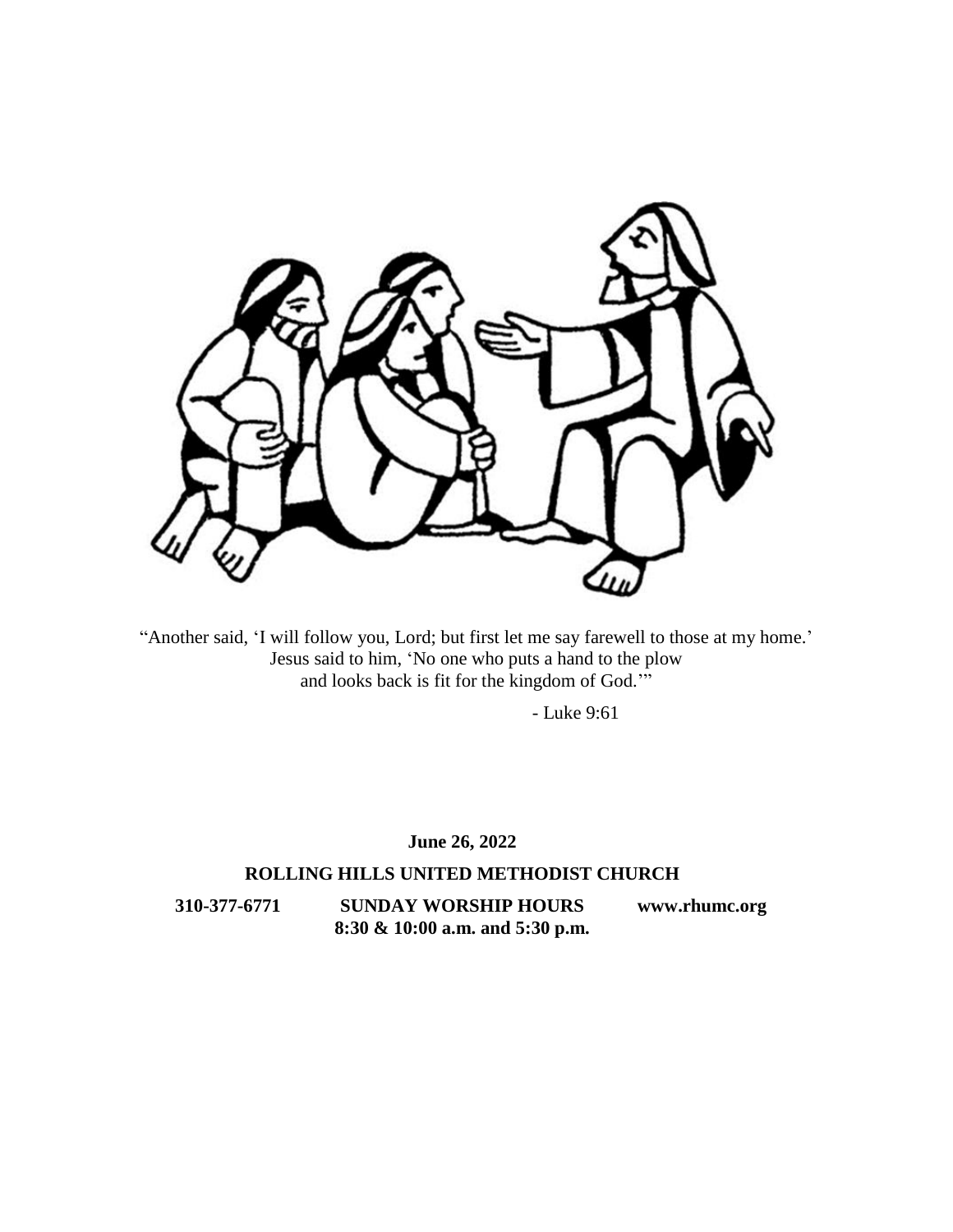## OUR CHURCH AT WORSHIP

June 26, 2022 8:30 and 10:00 a.m.

### *As we gather we hope you will visit quietly with friends. Please silence cell phones.*

\*Standing - if comfortable

| <b>PRELUDE</b>            | "Sonata in B-Flat Major", mvt.2, $Op.22 - Beethoven$ Althea Waites                                                                                                                                                                                                                                                                                                                                                                               |                       |
|---------------------------|--------------------------------------------------------------------------------------------------------------------------------------------------------------------------------------------------------------------------------------------------------------------------------------------------------------------------------------------------------------------------------------------------------------------------------------------------|-----------------------|
| *CALL TO WORSHIP          | Leader: I will call to mind the deeds of the Lord; I will remember your wonders of old.<br>People: With your strong arm you rescued your people.<br>Leader: You led them through the sea, made a path through mighty waters.<br>People: You led your people like a flock, by the hand of Moses and Aaron.                                                                                                                                        | adapted from Psalm 77 |
| *HYMN #117                | "O God, Our Help in Ages Past"                                                                                                                                                                                                                                                                                                                                                                                                                   | Everyone              |
|                           | O God, our help in ages past, our hope for years to come,<br>Our shelter from the stormy blast, and our eternal home!                                                                                                                                                                                                                                                                                                                            |                       |
|                           | Under the shadow of thy throne, still may we dwell secure;<br>Sufficient is thine arm alone, and our defense is sure.                                                                                                                                                                                                                                                                                                                            |                       |
|                           | Before the hills in order stood, or earth received her frame,<br>From everlasting, thou art God, to endless years the same.                                                                                                                                                                                                                                                                                                                      |                       |
|                           | O God, our help in ages past, our hope for years to come;<br>Be thou our guide while life shall last, and our eternal home.                                                                                                                                                                                                                                                                                                                      |                       |
|                           | PRAYER OF CONFESSION AND RENEWAL<br>Unison: Gracious God, your Spirit calls each of us, but we are often reluctant to hear.<br>Your grace moves in and through us, drawing us onward. Yet we cling to what is<br>familiar and safe. Help us to risk letting go, to stand ready for your service. Hold a<br>vision of your future before us, to guide us on our way, so that we may be a people<br>of faith. In the name of Christ we pray. Amen. |                       |
| <b>SILENT PRAYER</b>      |                                                                                                                                                                                                                                                                                                                                                                                                                                                  |                       |
| <b>WORDS OF ASSURANCE</b> |                                                                                                                                                                                                                                                                                                                                                                                                                                                  | <b>Brendon Fung</b>   |
|                           | *CONGREGATIONAL RESPONSE<br>Holy, holy, holy! Lord God Almighty,<br>Early in the morning our song shall rise to thee.<br>Holy, holy, holy! Merciful and mighty,<br>God in three persons, blessed Trinity!                                                                                                                                                                                                                                        |                       |
| THE LIFE OF THE CHURCH    | Welcome pads are at the seats closest to the center aisle. Please share your name and<br>other helpful information and pass down the row. Afterward please return to the aisle seat.                                                                                                                                                                                                                                                             |                       |
| THE WORD FOR CHILDREN     | The children are invited to gather in front of the steps for a brief sermon and prayer.                                                                                                                                                                                                                                                                                                                                                          |                       |

*Afterward, they may leave for Sunday School or stay for the rest of the service.*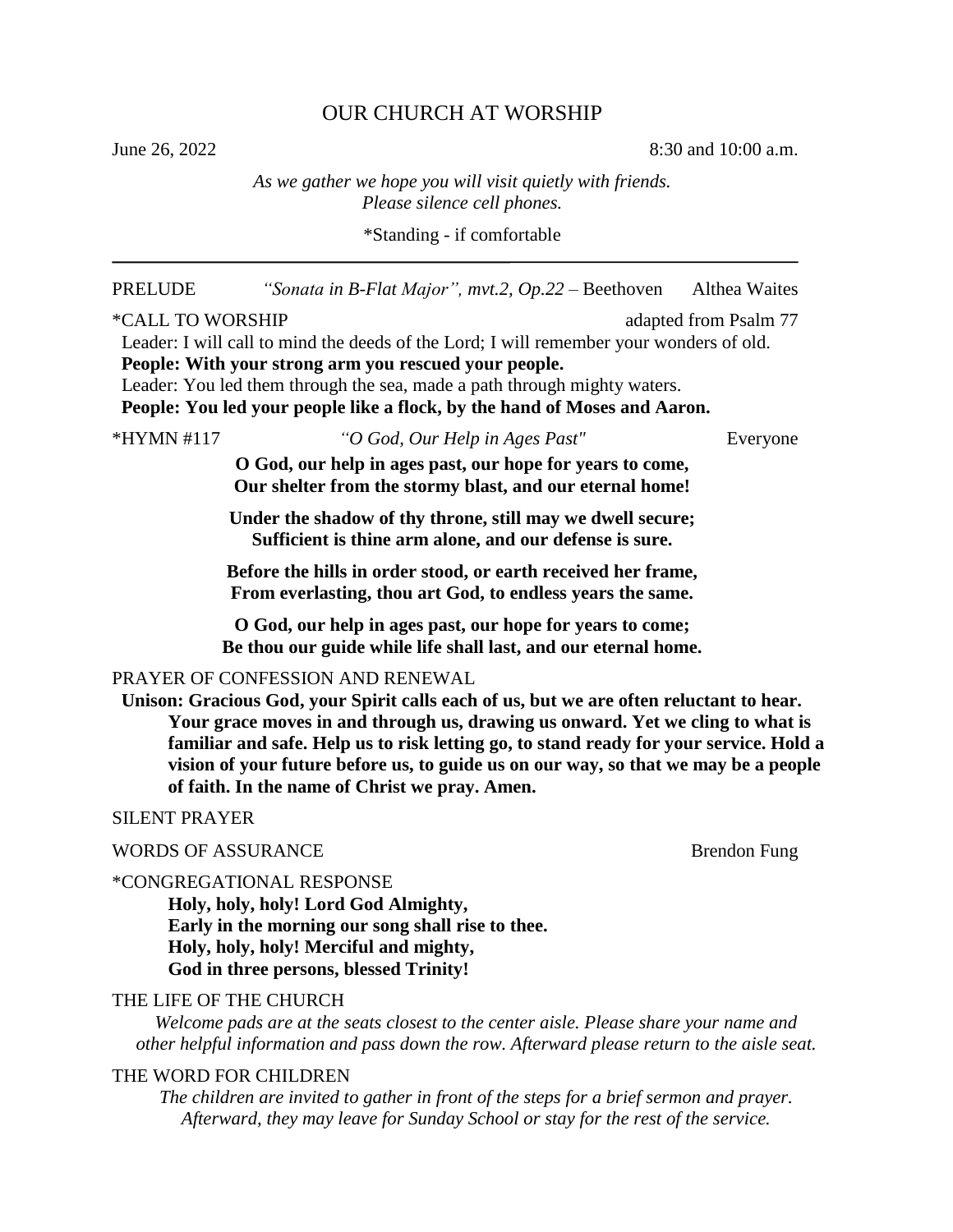# PRAYER OF THANKSGIVING AND INTERCESSION April Herron

### THE LORD'S PRAYER

**Our Father, who art in heaven, hallowed be thy name. Thy kingdom come, thy will be done on earth as it is in heaven. Give us this day our daily bread. And forgive us our trespasses, as we forgive those who trespass against us. And lead us not into temptation, but deliver us from evil, For thine is the kingdom, and the power, and the glory, forever. Amen.**

### OFFERING OUR GIFTS AND OURSELVES

OFFERTORY Althea Waites \*DOXOLOGY #95 Everyone **Praise God from whom all blessings flow; Praise him all creatures, here below; Praise him above, ye heavenly host; Praise Father, Son and Holy Ghost. Amen.** SCRIPTURE **Brendon** Fung Luke 9:51-62 Jesus sets his face toward Jerusalem p.85, New Testament SERMON *"Forward"* Jonathan Chute \*HYMN #555 *"Forward Through the Ages"* Everyone **Forward through the ages, in unbroken line, Move the faithful spirits at the call divine; Gifts in differing measure, hearts of one accord,**

**Manifold the service, one the sure reward. Forward through the ages, in unbroken line, Move the faithful spirits at the call divine.**

**Wider grows the kingdom, reign of love and light; For it we must labor, till our faith is sight. Prophets have proclaimed it, martyrs testified, Poets sung its glory, heroes for it died. Forward through the ages, in unbroken line, Move the faithful spirits at the call divine.**

\*BENEDICTION & CONGREGATIONAL RESPONSE Jonathan Chute **God be with you till we meet again, by his counsels guide, uphold you, With his sheep securely fold you. God be with you till we meet again.**

POSTLUDE *"Prelude and Fugue in D Minor"* – J. S. Bach Althea Waites

#### New to the Church?

We are grateful that we can worship together. Please use our digital welcome pad by opening the QR code. Thank you!